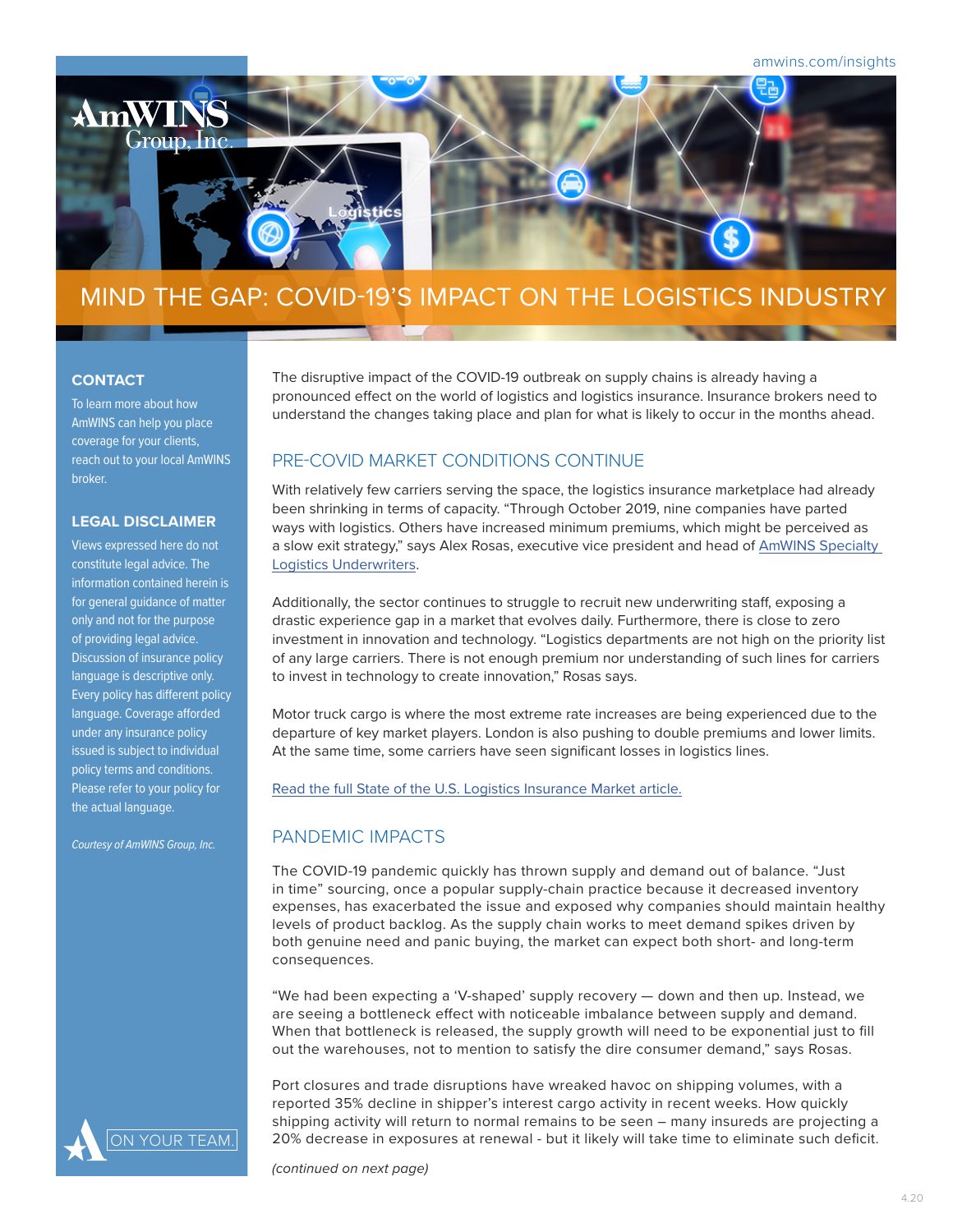#### *(continued from previous page)*

Additionally, losses stemming from shipping delays are unlikely to be insured. Although standard bills of lading may not hold logistics companies liable for the inability to provide goods and services, there could be exceptions, and force majeure could create disputes.

"Typically, for a policy to respond, there has to be physical damage, which is not the case in these losses," Rosas says. "However, we will be closely watching case law because precedents will be created one way or another."

Long-term impacts include potentially fundamental changes to the supply chain itself. The federal government is already considering legislation to repatriate essential manufacturing like medical supplies and pharmaceuticals, and decoupling from China may take place in other areas as well.

"The Purchasing Managers' Index has dropped nearly 50% since January," Rosas mentioned. "That means U.S. buyers' confidence in China's manufactured goods are in peri and that many are shifting toward domestic suppliers."

### TECH ASSIST

Several tech companies are offering digital logistics tools to help minimize COVID-19's impact on the supply chain by making it more resilient, flexible and efficient. Examples include:

- A leader in automated freight brokering that is using its platform to normalize the dramatic increase in shipments in one location while absorbing an equivalent drop in another city.
- A warehouse-connection specialist that is spinning out capacity for emergency medical supplies.
- A freight-forwarder technology platform that is re-allocating its air-freight shipment capacity to ocean routes.

Other companies have released free job boards, free use of online tracking tools and free predictive-maintenance software. The resilience of these logistics operations is extraordinary and will play a large role in the industry's ability to overcome the COVID-19 impact.

#### NAVIGATING THE MARKET

Retailers should go to market early with both new business and renewals. "Getting out early is important not just for having a conversation with carriers about changing appetites, but also to have a conversation with insureds about market realities," says Noah Klein, vice president of AmWINS Specialty Logistics Underwriters. Carrier response may also be slowed in cases where work-from-home directives are in place and underwriters are juggling home and work responsibilities.

"Brokers need to show customers the changing dynamic of the business and the potential need to restructure their insurance program. Also, some customers might be looking at decreased payrolls, revenue and stock, whereas others are seeing inventory being stockpiled," Klein says.

Lastly, brokers need to be aware of how different state insurance regulators are responding to financial distress being faced by businesses. The majority have created guidance or mandates around how carriers can proceed during the pandemic with regard to cancellations, non-renewals and changes in coverage and terms.

In a time of uncertainty, partnering with a wholesaler that understands market changes is essential. AmWINS is working closely with carrier partners to understand their changes in operations and protocols, advocate for flexible payment terms exposurebasis relief, and policy extensions when possible; and ensure as minimal disruption with regards to servicing, claims, binders, endorsements and renewals.